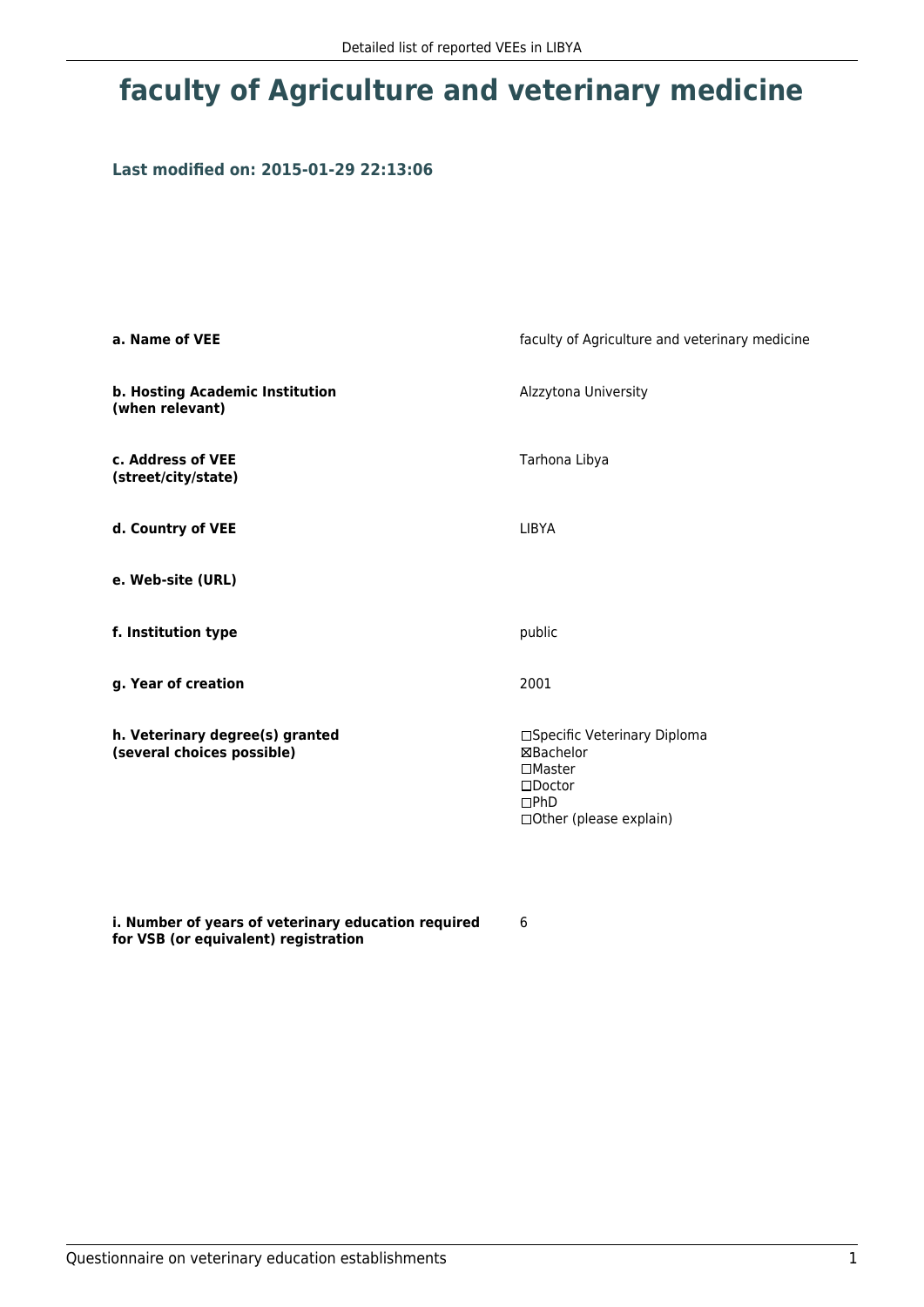#### **j. Average number of veterinary students per class within the establishment**

|                                                                                                   | 1st Year                                                                                                                                                              | $0 - 50$ |
|---------------------------------------------------------------------------------------------------|-----------------------------------------------------------------------------------------------------------------------------------------------------------------------|----------|
|                                                                                                   | 2d Year                                                                                                                                                               | $0 - 50$ |
|                                                                                                   | 3d Year                                                                                                                                                               | $0 - 50$ |
|                                                                                                   | 4th Year                                                                                                                                                              | $0 - 50$ |
|                                                                                                   | 5th Year                                                                                                                                                              | $0 - 50$ |
|                                                                                                   | 6th Year                                                                                                                                                              | $0 - 50$ |
|                                                                                                   | 7th Year                                                                                                                                                              |          |
| k. Average number of veterinary graduates per year<br>from the establishment                      | $0 - 50$                                                                                                                                                              |          |
| I. Minimum education required for admission to the<br>establishment<br>(several choices possible) | ⊠High School University Entrance<br>Qualification<br>□Pre-Veterinary Science Diploma<br>□Pre-Veterinary Science Degree<br>□Other specific VEE entrance qualifications |          |
| m. Is there a selection procedure at<br>(several choices possible)                                | ⊠National level<br>$\Box$ State level<br>□Establishment level                                                                                                         |          |
| n. National accreditation/certification/approval                                                  | No                                                                                                                                                                    |          |
| o. Regional accreditation/certification/approval                                                  | No                                                                                                                                                                    |          |
| p. Any form of other international<br>accreditation/certification/approval?                       | No                                                                                                                                                                    |          |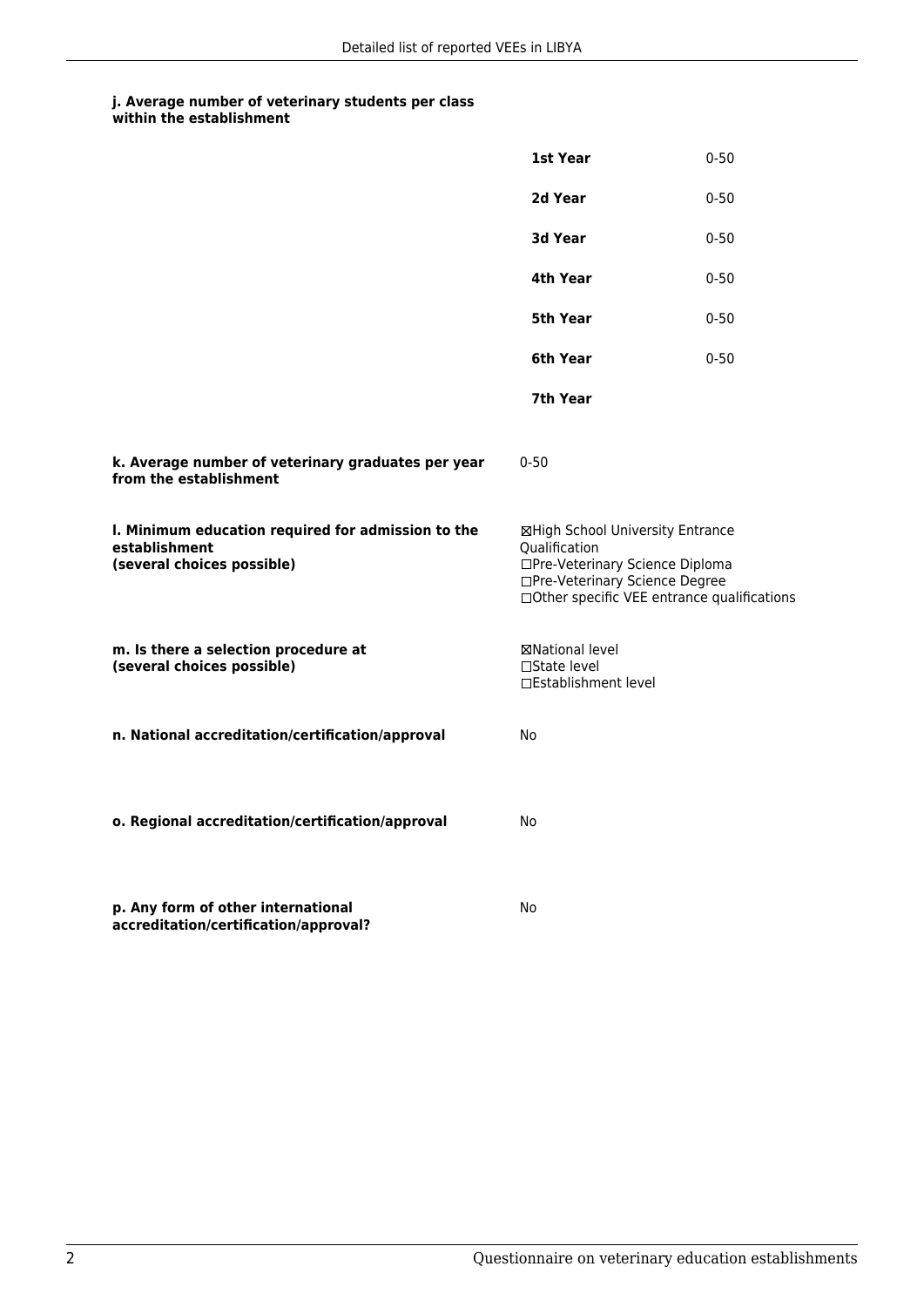# **Faculty of Veterinary Medicine**

### **Last modified on: 2015-11-28 19:42:43**

| a. Name of VEE                                                                              | Faculty of Veterinary Medicine                                                                     |          |  |  |
|---------------------------------------------------------------------------------------------|----------------------------------------------------------------------------------------------------|----------|--|--|
| b. Hosting Academic Institution<br>(when relevant)                                          | Omar El-Mukhtar University                                                                         |          |  |  |
| c. Address of VEE<br>(street/city/state)                                                    | Al-aoroba Street Albeida, Libya                                                                    |          |  |  |
| d. Country of VEE                                                                           | LIBYA                                                                                              |          |  |  |
| e. Web-site (URL)                                                                           | www.omu.edu.ly/faculties%20of20veterinary%20medicine.html                                          |          |  |  |
| f. Institution type                                                                         | public                                                                                             |          |  |  |
| g. Year of creation                                                                         | 1991                                                                                               |          |  |  |
| h. Veterinary degree(s) granted<br>(several choices possible)                               | □Specific Veterinary Diploma<br>⊠Bachelor<br>⊠Master<br>⊠Doctor<br>⊠PhD<br>□Other (please explain) |          |  |  |
| i. Number of years of veterinary education required<br>for VSB (or equivalent) registration | 6                                                                                                  |          |  |  |
| j. Average number of veterinary students per class<br>within the establishment              |                                                                                                    |          |  |  |
|                                                                                             | 1st Year                                                                                           | $0 - 50$ |  |  |
|                                                                                             | 2d Year                                                                                            | $0 - 50$ |  |  |
|                                                                                             | 3d Year                                                                                            | $0 - 50$ |  |  |
|                                                                                             | 4th Year                                                                                           | $0 - 50$ |  |  |
|                                                                                             | 5th Year                                                                                           | $0 - 50$ |  |  |
|                                                                                             | 6th Year                                                                                           | 51-100   |  |  |
|                                                                                             | 7th Year                                                                                           |          |  |  |